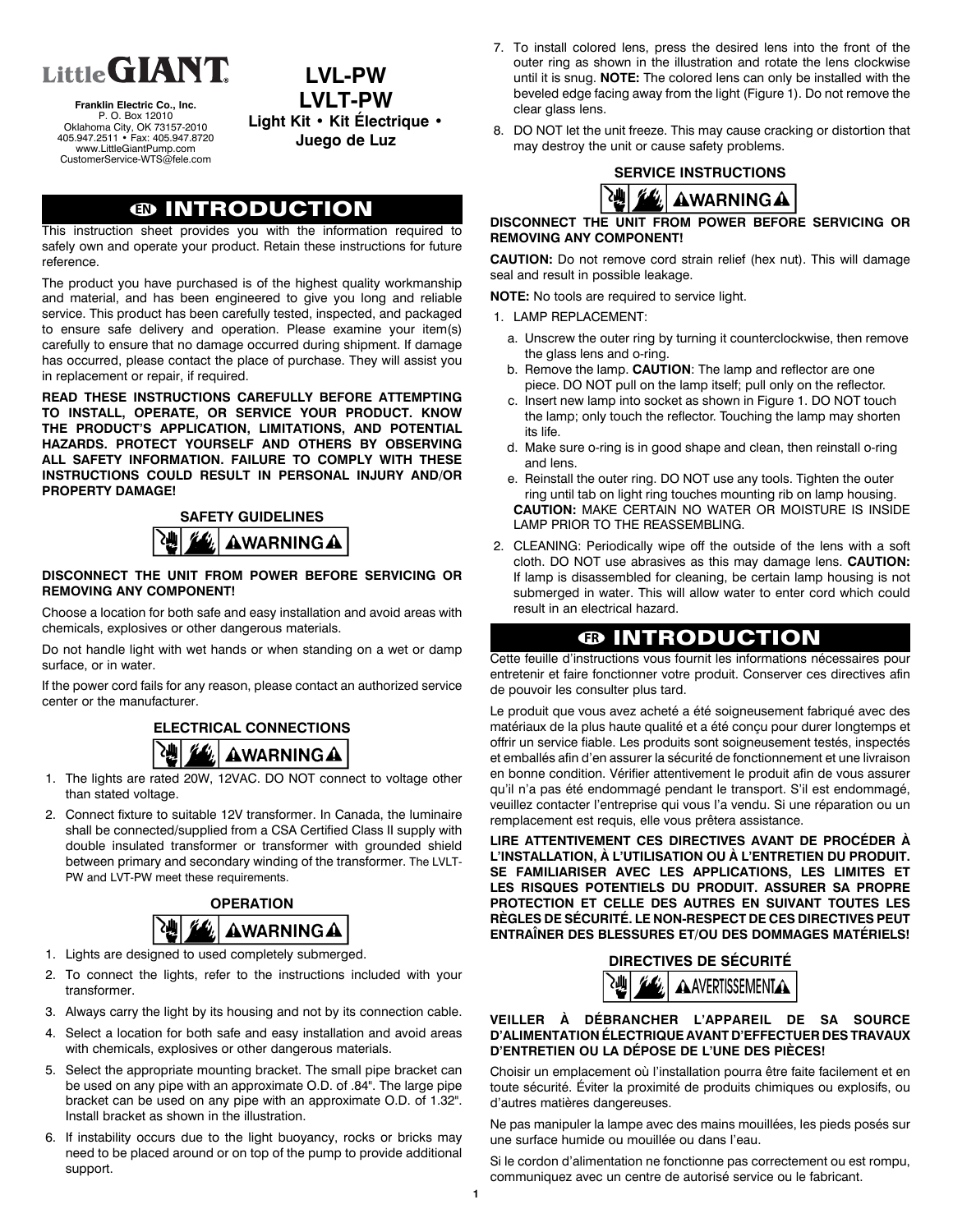### **CONNEXIONS ÉLECTRIQUES**



- 1. Lampes de 20 W, courant alternatif 12 volts. NE PAS connecter sur un autre voltage que celui indiqué.
- 2. Raccorder le luminaire à un transformateur de 12V approprié. Au Canada, le luminaire utilisé doit être approuvé CSA, Classe II et le transformateur devra être à double isolation ou sera doté d'un blindage de mise à la terre entre l'enroulement primaire et secondaire du transformateur. Le LVLT-PW et LVT-PW satisfait à ces exigences.



- 1. La lampe est conçue pour fonctionner complètement immergée.
- 2. Pour la connexion, se reporter aux instructions qui accompagnent le transformateur.
- 3. Tenir toujours la lampe par le boîtier et non par le câble de connexion.
- 4. Choisir un emplacement ou l'installation pourra ètre faite facilement et en toute sécurité et éviter la proximité de produits chimiques ou explosifs, ou d'autres matières dangereuses.
- 5. Sélectionner les supports de fixation appropriés. Le support pour le petit tuyau peut être utilisé avec n'importe quel tuyau ayant un diamètre extérieur de 0.84 po. L'attache pour le gros tuyau peut être utilisée sur tout tuyau d'un diamètre extérieur d'environ 1,32 po. Poser le support comme indiqué sur le schéma.
- 6. Si l'instabilité arrive par la poussée de la lampe, Ia soutenir à l'aide de pierres ou de briques placées autour.
- 7. Pour installer des lentilles de couleur, insérer la lentille désirée dans l'anneau extérieur tel qu'illustré et tourner celle-ci dans le sens des aiguilles d'une montre en serrant légèrement. **NOTE** : Les lentilles de couleurs doivent absolument être installées avec les bords biseautés à l'opposé de la source de lumière (Figure 1). Ne pas enlever les lentille claire de verre.
- 8. NE PAS exposer l'appareil au gel car il risquerait de se fissurer ou de subir des déformations, ce qui le rendrait inutilisable ou dangereux.

**DIRECTIVES D'ENTRETIEN**



**VEILLER À DÉBRANCHER L'APPAREIL DE SA SOURCE D'ALIMENTATION ÉLECTRlOUE AVANT D'EFFECTUER DES TRAVAUX D'ENTRETIEN OU D'EFFECTUER LA DÉPOSE DE L'UNE DES PlÈCES!**

**MISE EN GARDE :** Ne pas enlever le cordon de soulagement de traction (écrou hexagonal). ceci endommagerait le joint et pourrait occasionner une fuite.

**NOTE :** L'entretien de la lampe ne nécessite aucun outil.

- 1. REMPLACEMENT DE L'AMPOULE:
	- a. Dévisser la bague extérieure dans le sens contraire des aiguilles d'une montre. Enlever la lentille et le joint.
	- b. Enlevez de l'ampoule. **ATTENTION** : I'ampoule et le réflecteur étant d'un seul tenant, pour la sortir, saisir le réflecteur et NON l'ampoule.
	- c. Pour installer l'ampoule, la mettre dans la douille comme indiqué sur le schéma. NE PAS toucher la lampe halogène neuve mais seulement le réflecteur. Toucher la lampe pourrait réduire sa durée.
	- d. S'assurer que le joint est en bon état et propre. Remettre le joint et la lentille.
	- e. Remettre la bague extérieure. NE PAS utiliser d'outil. Serrer la bague jusqu'à ce que la patte de montage touche le bord du boîtier. **ATTENTION :** AVANT L'ASSEMBLAGE, S'ASSURER QUE Nl EAU Nl HUMIDITÉ N'ONT PÉNÉTRÉ À L'INTÉRIEUR DE LA LAMPE.
- 2. NETTOYAGE : Il est nécessaire de nettoyer périodiquement la lentille Nettoyer simplement l'extérieur avec un chiffon doux. NE PAS utiliser d'abrasifs. ce qui pourrait l'endommager. ATTENTION : alors que la lampe est démontée, s'assurer que le boÎtier n'est pas immergé, ce qui permettrait à I'eau de pénétrer dans le cordon d'alimentation et pourrait provoquer une électrocution.

## **ES INTRODUCCIÓN**

Esta hoja de instrucciones le proporciona la información requerida para tener y operar de forma segura su producto. Guarde las instrucciones para referencia futura.

El producto que ha adquirido se fabrica utilizando mano de obra y materiales de la más alta calidad y ha sido diseñado para prestarle un servicio duradero y confiable. Los productos son cuidadosamente probados, inspeccionados y empacados para garantizarle una entrega y operación seguras. Examine su unidad cuidadosamente para asegurarse de que no haya ocurrido ningún daño durante el transporte. Si se ha presentado algún daño, comuníquese con el lugar de compra. Deberán darle asistencia para obtener la reparación o reemplazo, si se requiere.

**LEA ESTAS INSTRUCCIONES CUIDADOSAMENTE ANTES DE INTENTAR INSTALAR, HACER FUNCIONAR O PRESTAR SERVICIO TÉCNICO A SU PRODUCTO. CONOZCA CUÁLES SON LAS APLICACIONES, LIMITACIONES Y PELIGROS POTENCIALES DE LA UNIDAD. PROTEJA A TERCEROS Y PROTÉJASE A USTED MISMO SIGUIENDO TODA LA INFORMACIÓN DE SEGURIDAD. ¡LA FALTA DE CUMPLIMIENTO DE ESTAS INSTRUCCIONES PUEDE PRODUCIR LESIONES PERSONALES Y/O DAÑOS A LA PROPIEDAD!**



**¡ASEGURESE DE QUE LA UNIDAD ESTE DESCONECTADA DE LA FUENTE DE ENERGIA ANTES DE INTENTAR EFECTUAR OPERACIONES DE MANTENIMIENTO O EXTRAER CUALQUIER COMPONENTE!**

Escoja una ubicacion que permita instalar con seguridad y facilidad y evite areas con productos quimicos, explosivos u otros materiales peligrosos.

No manipule la lampara con las manos mojadas o al estar parado sobre una superficie humeda o mojada, o en el agua.

Si el cordón de alimentación falla por algún motivo, favor de contactar a un centro de servicio autorizado o al fabricante.

> **CONEXIONES ELECTRICAS AIADVERTENCIALA**

- 1. Las lámparas están clasificadas 20W. 12V AC. NO conecte la lámpara a un voltaje distinto del mencionado.
- 2. Conectar el elemento a un transformador apropiado de 12 voltaje. En Canada, la unidad de iluminancíon se deberá conectar a, o recibir energía de, una fuente con un transformador clase 2 de doble aislacíon certificado por el CSA o con un transformador con protección a tierra entre el embebinado primario y secundario del transformador. La LVLT-PW y LVT-PW conveniente los requisitos.



- 1. Las lámparas están diseñadas para ser usadas completamente sumergidas.
- 2. Para conectar las lámparas, vea las instrucciones adjuntas al transformador.
- 3. Siempre sostenga la lámpara por la armazón y no por el cable de conexión.
- 4. Escoja una ubicación que permita instalar con seguridad y facilidad y evite áreas con productos químicos, explosivos u otros materiales peligrosos.
- 5. Escoja la ménsula de montaje adecuada. La ménsula de caño pequeña puede usarse con cualquier caño con un diámetro exterior de aproximadamente 0.84 pulgadas. El soporte largo del tubo puede utilizarse en cualquier tubo con un diámetro exterior aproximado de 1.32". Instale la ménsula como se demuestra en la ilustración.
- 6. Si la inestabilidad sucede debido a que la íámpara flota, se pueden colocar piedras o ladrillos alrededor o encima de la bomba para proveer más apoyo.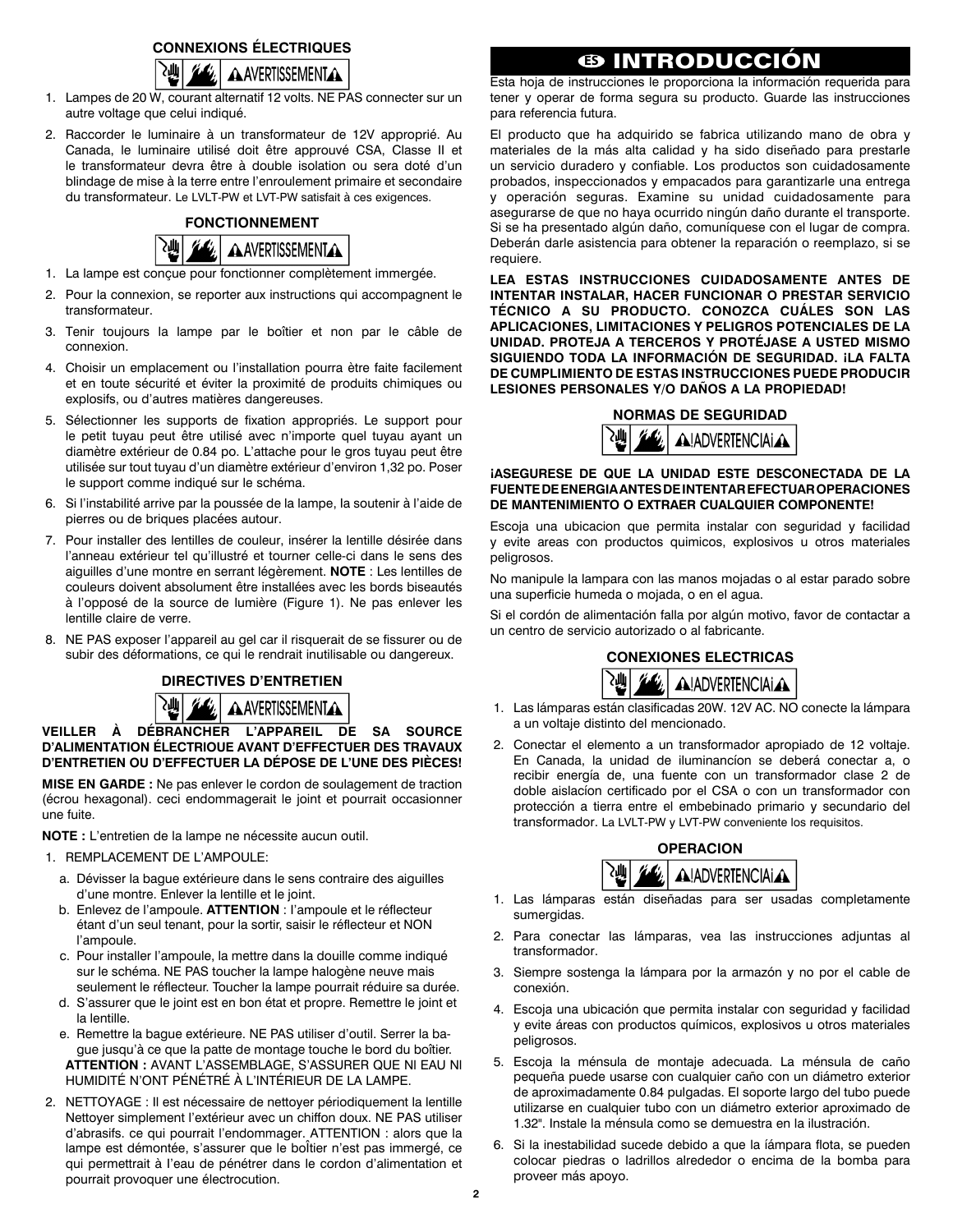- 7. Para instalar los lentes de colores, simplements oprima el lente desceado contra el anillo externo frontal como lo demuestra la ilustracion, hacer girar los lentes en el sentido de las aqujas del reloj hasta que esta cómodo. **NOTA**: Los lentes de colores solo instalar con el biselado que llevar ventaja revestimiento ausente la lámpara (Figura 1). No quite el lente claro de vidrio.
- 8. NO permita que la unidad se congele. Esto puede causar resquebrajamiento o distorsión y puede destruir la unidad o causar problemas de sequridad.





**!ASEGURESE DE QUE LA LAMPARA ESTE DESCONECTADA DE LA FUENTE DE ENERGIA ANTES DE INTENTAR EFECTUAR OPERACIONES DE MANTENIMIENTO O DE EXTRAER CUALQUIER COMPONENTE!**

**PRECAUCION:** No extraiga el dispositivo contra tirones (tuerca hexagonal). Esto dañara el sellado y posiblemente ocasione filtraciones.

**NOTA:** No se requieren herramientas para el mantenimiento de la lámpara.

- 1. SUSTITUCION DEL FOCO:
	- a. Destornílle el anillo externo haciéndolo girar en dirección contraria a las agujas del reloj. Luego extraiga el lente y el sello de silicona.
	- b. Retire el foco. **CUIDADO**: el foco y el reflector son una sola pieza. NO tire del foco propiamente dicho. Tire sólo del reflector.
	- c. Para instalar el foco, simplemente enchufe el foco en el tomacorrientes como se demuestra en ia ilustración. NO toque los focos halógenos nuevos. Sólo toque el reflector. El tocar el foco puede acortar la vida del foco.
	- d. Asegúrese de que el sello de silicona esté limpio y en buenas condiciones. Vuelva a colocar el anillo externo y el lente.
	- e. Vuelva a colocar el anillo externo. NO use ninguna herramienta. Ajuste el anillo externo hasta que la oreja del anillo toque la varilla de montaje de la armazón de la lámpara.

 **CUIDADO:** ASEGURESE DE OUE NO HAYA AGUA Nl HUMEDAD DENTRO DE LA LAMPARA ANTES DE VOLVER A ENSAMBLARLA.

 2. LIMPIEZA: el lente requiere limpieza periódica. Simpiemente frote el exterior del lente con un trapo suave. NO use abrasivos. Eso puede dañar el lente. CUIDADO: si se desarma la lámpara para su limpieza. asegurese de que la armazón de la lámpara no sea sumergida en agua. Esto permitirá que entre aqua en el cable, lo cual puede ocasionar un peligro eléctrico.



**FIGURE 1 • FIGURE 1 • FIGURA 1**